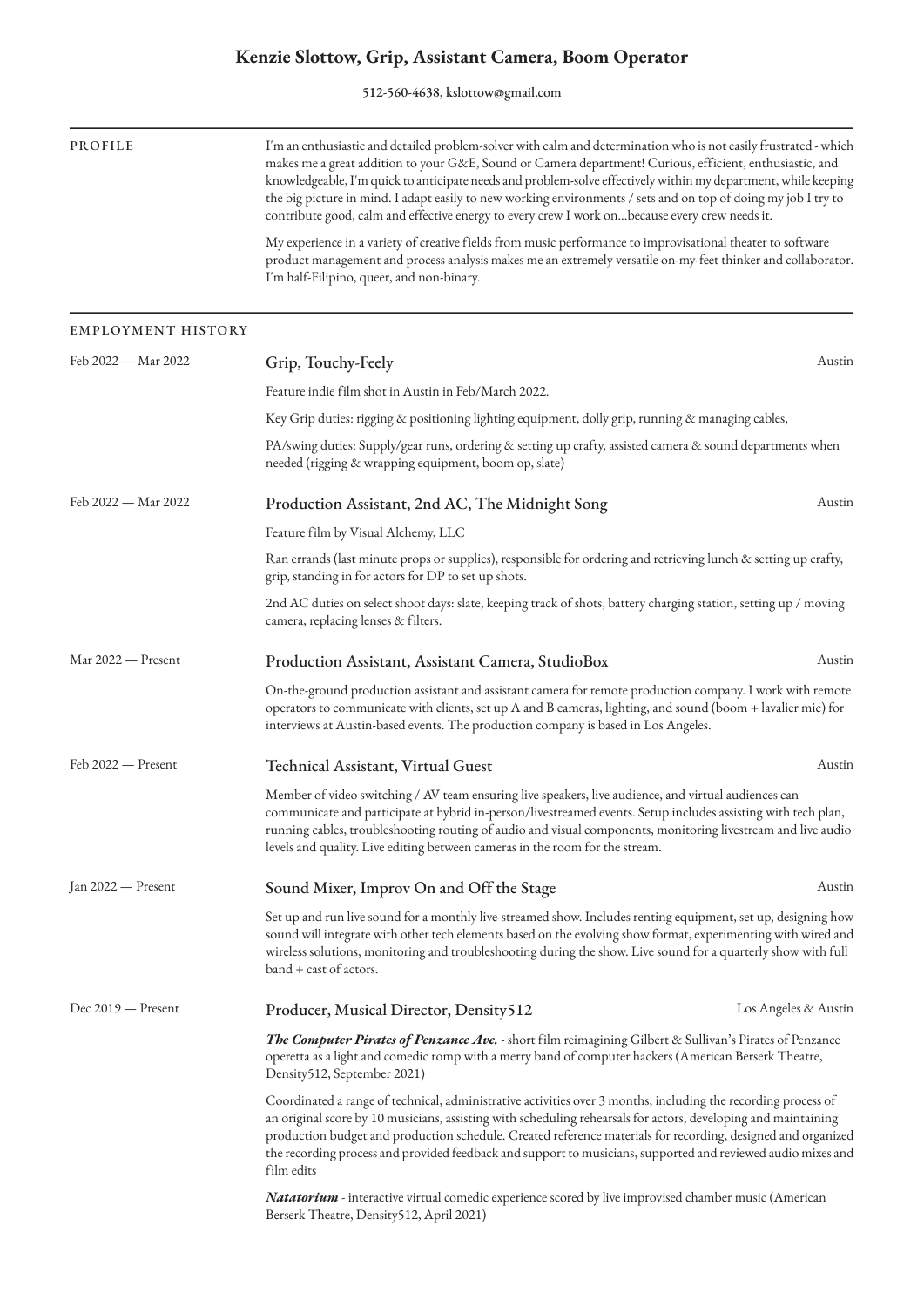|                     | Coordinated many aspects of production over 4 months, including assembling the production team, casting,<br>leading production meetings, developing and maintaining the production schedule, leading budgeting,<br>fundraising, and PR, supporting rehearsal scheduling and planning, and social media marketing. Co-developed<br>experimental devised show concept, devised improvised musical underscoring framework with musicians.<br>Supported production team where needed including reviewing cue lists, tech design, troubleshooting, social<br>media support                                                                                                                            |        |
|---------------------|--------------------------------------------------------------------------------------------------------------------------------------------------------------------------------------------------------------------------------------------------------------------------------------------------------------------------------------------------------------------------------------------------------------------------------------------------------------------------------------------------------------------------------------------------------------------------------------------------------------------------------------------------------------------------------------------------|--------|
|                     | Sound Worlds - rotating improv troupe performing virtual improvised plays live scored by an ensemble of<br>improvising musicians.                                                                                                                                                                                                                                                                                                                                                                                                                                                                                                                                                                |        |
|                     | Co-founder, leading casting for each performance, handling rehearsal and show scheduling, coordination of tech<br>and other considerations with hosting Twitch channels and other digital venues, support for performers and tech<br>crew with sound, software and gear. Shared responsibility for troupe social media marketing                                                                                                                                                                                                                                                                                                                                                                 |        |
|                     | <b>Conduction: Bridging the Divide</b> - interactive improvised music concert with conducted 11-piece cross-genre<br>ensemble (Density512, February 2020).                                                                                                                                                                                                                                                                                                                                                                                                                                                                                                                                       |        |
|                     | Developed and refined show concept, fundraised, led marketing and PR, successfully sold out the single show<br>performance. Coordinated many aspects of production over 4 months, including assembling production team,<br>casting, rehearsal and show planning and scheduling, conducting rehearsals, developing and maintaining budget<br>and production timeline.                                                                                                                                                                                                                                                                                                                             |        |
| Jul 2021 — Present  | Lighting & Sound Technician, House Manager, Hideout Theatre                                                                                                                                                                                                                                                                                                                                                                                                                                                                                                                                                                                                                                      | Austin |
|                     | Execute a combination of pre-planned and improvised lighting and sound cues to improvised plays and shows.                                                                                                                                                                                                                                                                                                                                                                                                                                                                                                                                                                                       |        |
|                     | House manager: prepare theater, green room, display show-night A-frame on sidewalk, help audience members<br>with any ticketing issues, open house & check audience order confirmations, COVID-protocol enforcement,<br>coordinating the start of the show between tech and onstage performers.                                                                                                                                                                                                                                                                                                                                                                                                  |        |
| Sep 2021 — Oct 2021 | Key Production Assistant / Day-of Event Coordinator, Unfine Arts                                                                                                                                                                                                                                                                                                                                                                                                                                                                                                                                                                                                                                 | Austin |
|                     | This was a live app-based Halloween scavenger hunt leading to a Buffy-themed prom and concert.                                                                                                                                                                                                                                                                                                                                                                                                                                                                                                                                                                                                   |        |
|                     | Buffy Halloween: The Slaying - supported production team to ensure smooth event flow for an evening-long<br>app-based scavenger hunt leading to a Buffy-the-Vampire-themed prom event (125 participants). This involved<br>test-running the hunt, supporting producer and production team in refining event flow, assisting setup and tear<br>down including maintaining gear lists for sound and lighting equipment and troubleshooting and completing live<br>sound setup, and ensuring venue was returned to host's specifications. There was also an improvised performance<br>component of interacting with participants in character to keep groups moving and supported groups as needed. |        |
| Aug 2021 - Mar 2022 | Producer, Host, Music Director, Program Manager, Golden<br>Hornet                                                                                                                                                                                                                                                                                                                                                                                                                                                                                                                                                                                                                                | Austin |
|                     | Golden Hornet Young Composer's Concert 2021-2022 program - Responsible for planning and running<br>monthly production meetings for the 6-month program, coordinating hiring, scheduling, rehearsal plans, and<br>running rehearsals for professional musicians. I also provide support in recruitment, admissions, production<br>groups, and pairing professional composer mentors with students.                                                                                                                                                                                                                                                                                                |        |
|                     | I oversaw the production aspects of the March 27th, 2022 concert, problem-solved COVID-related changes in<br>rehearsal spaces and concert day plans, and hosted, conducted the musicians and played in the concert.                                                                                                                                                                                                                                                                                                                                                                                                                                                                              |        |
| Aug 2020 — Dec 2020 | Los Angeles & Honolulu<br>Technical Director, Asst. Musical Director & Transcriptionist,<br>Human Resources the Musical                                                                                                                                                                                                                                                                                                                                                                                                                                                                                                                                                                          |        |
|                     | <i>Human Resources The Musical</i> - original musical by Mallory Schlossberg & Alexandra Smith                                                                                                                                                                                                                                                                                                                                                                                                                                                                                                                                                                                                   |        |
|                     | • Developed contingencies for technical emergencies, by assisting with sound and livestream tech design,<br>serving as backup sound tech, supporting troubleshooting during rehearsals, shows, production meetings<br>• Produced behind the scenes videos for show promotion and documentation, notated sheet music for<br>ensemble numbers from audio files<br>• Coordinated recording process of an original score by 25 musicians, including creating reference materials<br>for recording, designing remote recording process, supporting and reviewing musician recordings and<br>refining mixes with mixing/mastering engineer                                                             |        |
| EDHCATION           |                                                                                                                                                                                                                                                                                                                                                                                                                                                                                                                                                                                                                                                                                                  |        |

Aug 2010 — May 2012 Master of Music, Flute Performance, University of Texas at Austin Austin